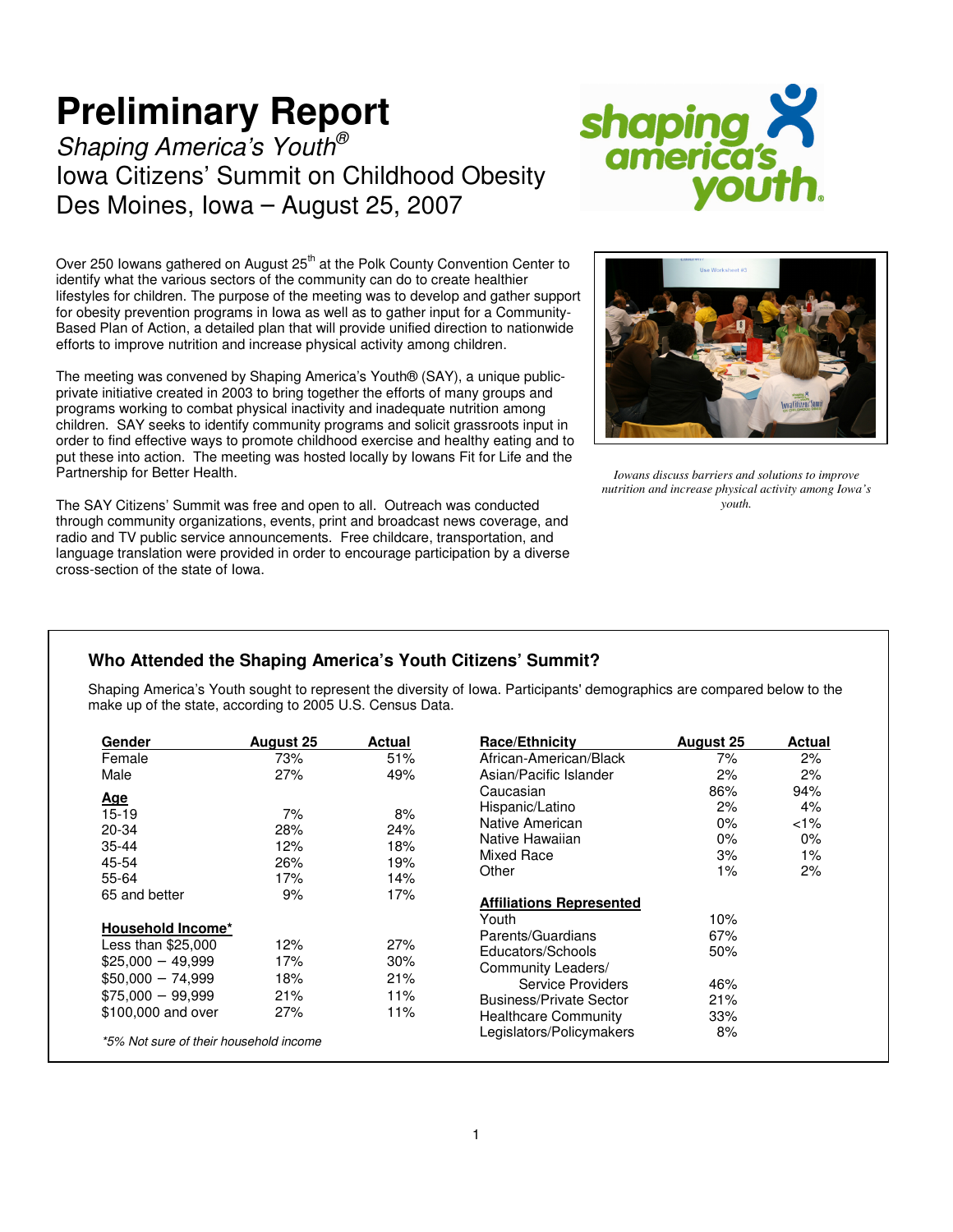## **How Did the Meeting Work?**

Shaping America's Youth®, which registered about 340 participants from across Iowa, enlisted the talent and technology of AmericaSpeaks, a national non-profit and nonpartisan group that developed a remarkably effective real-time process to generate information and ideas.

America Speaks' 21<sup>st</sup> Century Town Meeting® features the use of small group facilitated discussions - participants were seated in groups of 7-10. A trained facilitator worked with each small group throughout the day to ensure each person had an opportunity to share their opinion. Throughout the day, the meeting's lead moderators presented discussion questions to the group. The ideas from each discussion were collected through networked computers stationed at each table. The Theme Team, a team of data analysts reviewed the comments from all of the tables simultaneously and reported the common ideas back to the group almost immediately.

Then, using keypad polling devices, the participants reviewed and prioritized these ideas in order to develop a clear plan for action. The results from the polls were reported instantly to the group via large video screens. Polling was used both to gather demographic information and to give participants the opportunity to prioritize options.

Before their discussions began, participants had an opportunity to learn more about the issue. SAY developed a comprehensive issue guide that provided information about the causes and prevalence of inactivity and poor nutrition among children in the state of Iowa and the nation. Participants listened to a brief presentation about these issues, reviewed the issue overview & participant guide, and discussed these issues in detail. In addition, local and national issue experts were available throughout the program to address specific, issue-related questions generated by the tables.

# **Participation of Political & Community Leaders**

Local, state, and national leaders have strongly supported the SAY<sup>®</sup> initiative and the Iowa Citizens' Summit. Speakers included Governor Thomas Vilsack (1998-2006), State Health Policy Advisor John Hedgecoth, and Senator Tom Harkin via videotape.

At the end of the day, Dennis Haney of Iowans Fit for Life, a program of the Iowa Department of Public Health, thanked the participants for their time and work, and committed the Iowa Planning Committee to work with member organizations and the public to improve the wellbeing of our children.

# **Family Actions**

Since families have the greatest single impact on a child's eating and activity habits, participants began their discussions by considering what actions could be taken within families to improve nutrition and increase activity among their children. Participants identified many actions specific to the following age ranges, and these were ranked as the highest priorities:

#### Prenatal to 5 Years Old

- Parents must model a healthy diet and a physically active lifestyle. (60%)
- Parents should limit TV time and take TVs out of bedrooms. (9%)
- Parents need to create a routine of physical activity for children at an early age. (8%)
- Parents should learn the importance of a healthy diet starting during pregnancy. (8%)
- Families should eat meals together. (6%)

#### 6-11 Years Old

- Parents should model healthy behaviors for their children. (40%)
- The family should make a schedule to include activities like walking, biking, or playing together. (18%)
- Families should offer healthier snack choices and decrease the intake of high-sugar foods and drinks. (15%)
- Parents should set limits to screen (computers and TV sets) for their children. (12%)
- Parents should include children in making family nutrition decisions. (12%)

#### 12-19 Years Old

- Families should be active together and include those activities in the family schedule. (25%)
- Have family meals at home that are affordable, quality, fun, and nutritious to detract from fast food/convenience option. (25%)
- Parents should serve as role models. (21%)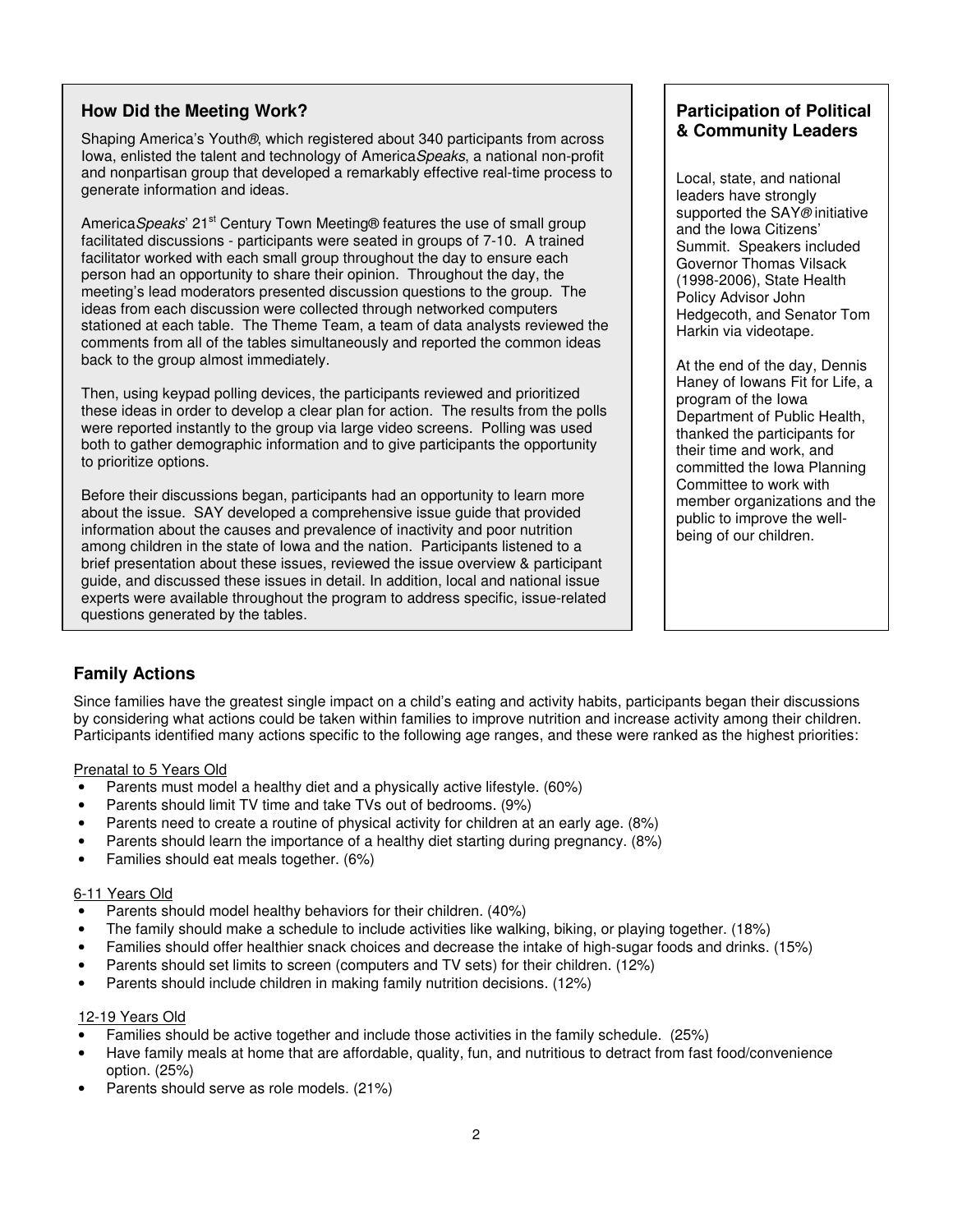# **Barriers to Family Actions**

Having addressed the actions that families could take to benefit their children's health, the participants then discussed barriers that can impede these actions. By identifying these barriers early in the day, participants were encouraged to address these barriers in the future discussions and to develop strategies to overcome them.

Please note that participants were not asked to rank barriers – all will be considered in detail by SAY in future planning and for inclusion in the Community-Based Plan of Action. Participants identified a variety of barriers for families with children of various ages, and the following examples appeared across multiple age ranges:

• Financially unable to purchase healthy/fresh foods.

- Limited time to prepare meals, eat together, and engage in physical activity.
- Healthy foods are not available and community may not be safe for outdoor activity.
- Lack of parental knowledge about healthy diet.

Social and emotional barriers or issues of parents.



*Participants took an exercise break during the SAY Citizens' Summit* 

# **Proposed Stakeholder Actions – Support for Families**

Moving beyond families, participants turned their attention to the other members of the community with a stake in improving children's health. While families play a central role in impacting children's behaviors, families are strongly impacted by the social and cultural context around them. Participants were asked to review and evaluate a number of possible stakeholder actions generated in response to concerns shared by citizens at SAY's other four town meetings across the country. These proposed interventions are some of the specific actions stakeholder groups could take to support families in the priority actions identified earlier in the day. Participants were also given the opportunity to generate additional stakeholder actions. The following are recommended actions, in order of priority, for each of the stakeholders:

#### Educators/Schools

- Require daily PE for K-12.
- Healthier school lunches with no fast food.
- Provide nutrition education through **all** grades.

#### Community Leaders/Service Providers

- Seek and establish outdoor areas to be developed into parks and green spaces.
- Mandate community standards and access for safe paths for walking and biking.
- Create neighborhood events that include physical activity.

#### Healthcare Community

- Promote routine physical activity for individuals and families.
- Create incentives for physicians and patients for being healthy.
- Health systems and insurers promote and provide nutrition counseling and education.
- Mandated prenatal nutrition education.
- Promote no TV time for children below 2 years and no more than 1 hour per day up to age 6.

#### Business/Private Sector

- Encourage physical fitness and wellness through healthcare plans.
- Make wellness facilities available to families.
- Create worksites that foster activity.

#### Legislators/Policy Makers

- Increase and improve access to community centers, parks, and other infrastructures supporting physical activity through budget allocations
- Simplify food labeling to readily depict the nutritional value and impact on diet.
- Require quality daily PE.

## For more information on **Shaping America's Youth**, please visit our website at:

www.shapingamericasyouth.org

Or call us at 1-800-SAY-9221.